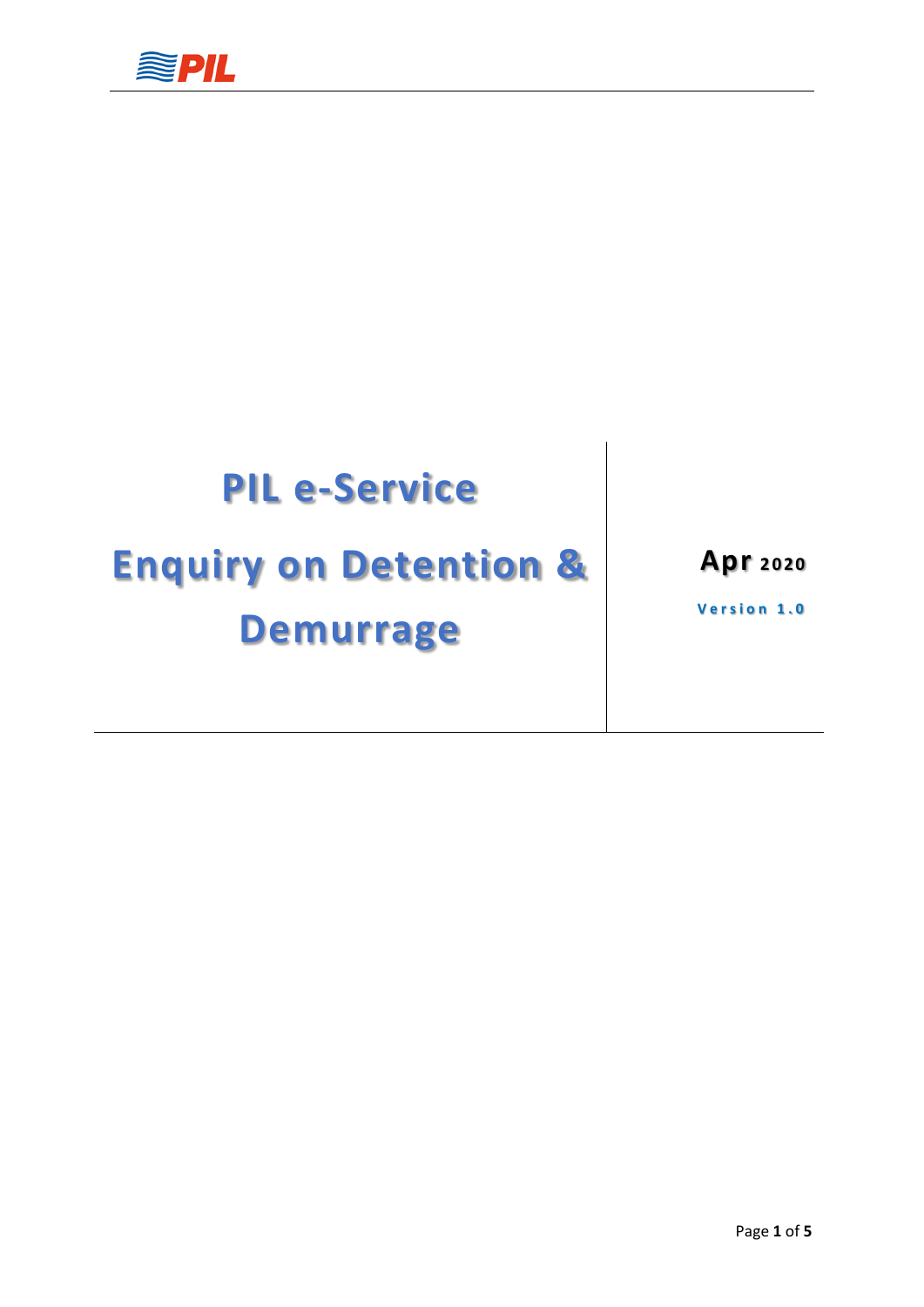

### **Table of Contents**

#### **Document Information**

| <b>Document Version No.</b> | 1.U        |
|-----------------------------|------------|
| Last                        | Pei        |
| Undate By                   | Theen Wong |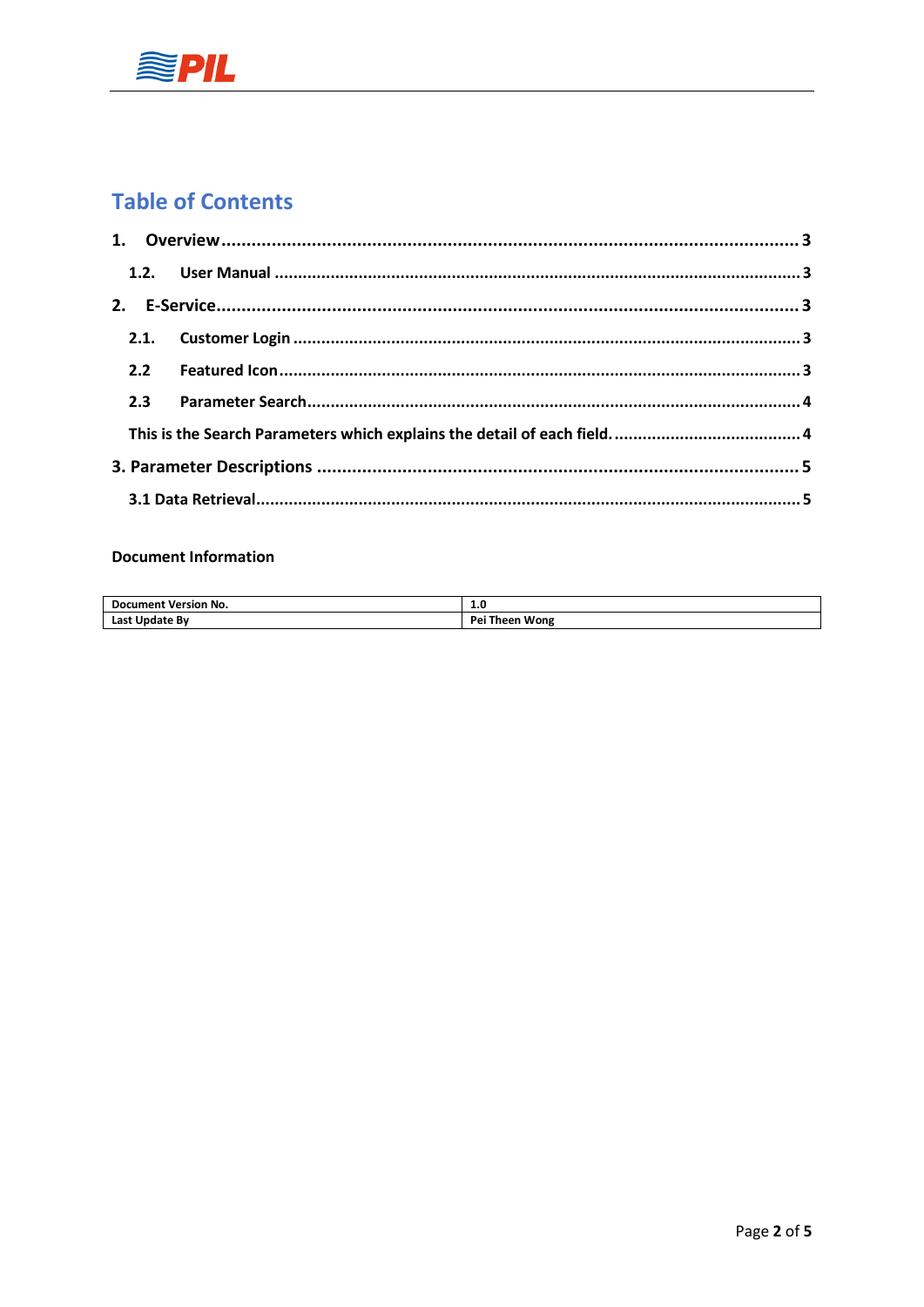

#### <span id="page-2-0"></span>**1. Overview**

E-Service provides the essential functionality that brings services information & communication which customers can enjoy the benefits of better shipment visibility on total detention / demurrages granted or incurred for the shipment.

#### <span id="page-2-1"></span>**1.2. User Manual**

This is to provide guideline to user enquiry on Detention & Demurrages granted or incurred for Inbound & Outbound shipment.

#### <span id="page-2-2"></span>**2. E-Service**

#### <span id="page-2-3"></span>**2.1. Customer Login**

To login into E-Service, follow https://esvc.pilship.com/



#### <span id="page-2-4"></span>**2.2 Featured Icon**

| <b>SPIL</b>                                                                                                                                                                                                                                                                            | Welcome                                                   |  |
|----------------------------------------------------------------------------------------------------------------------------------------------------------------------------------------------------------------------------------------------------------------------------------------|-----------------------------------------------------------|--|
| Our Promise, Your Satisfaction                                                                                                                                                                                                                                                         | Terms And Conditions  Contact Us  Change Password  Logout |  |
| <b>qi</b><br>$\bigoplus_{\scriptscriptstyle{\mathsf{B}}\mathsf{Print}}$<br>u<br>ョ<br>5<br>$\frac{1}{\sqrt{2}}$<br>ጹ<br>r.<br>ともん<br>⊕<br><b>BL</b> Terms &<br>Shipping<br><b>SOLAS-VGM</b><br>Admin<br>Booking<br>Schedule<br>Inbound<br>DetDem<br>Agency<br>Conditions<br>Instruction |                                                           |  |
| Det/Dem                                                                                                                                                                                                                                                                                | C Search C Reset L Download                               |  |
| BL No. Or BKG No.<br>Outbound<br>Container No.<br>P/O No.<br>$\bullet$ Inbound                                                                                                                                                                                                         |                                                           |  |
| BL No. Or BKG No.<br>VVD CD.<br>ATD.<br>ATA.<br>ATB.                                                                                                                                                                                                                                   |                                                           |  |
| POR.<br>POL.<br>POD.<br><b>DEL</b><br>Vessel Name.                                                                                                                                                                                                                                     |                                                           |  |
| <b>Total Bill Amt:</b>                                                                                                                                                                                                                                                                 |                                                           |  |
| Disclaimer: Billable amount on screen it is for information, for actual amount please contact local agency for final amount.                                                                                                                                                           |                                                           |  |
|                                                                                                                                                                                                                                                                                        |                                                           |  |

When User access to DET/DEM, screen will be display as above and featured icons will be displayed on the header. Either one of fields should be mandatory BL Nos or Bkg Nos / Container No /n PO No.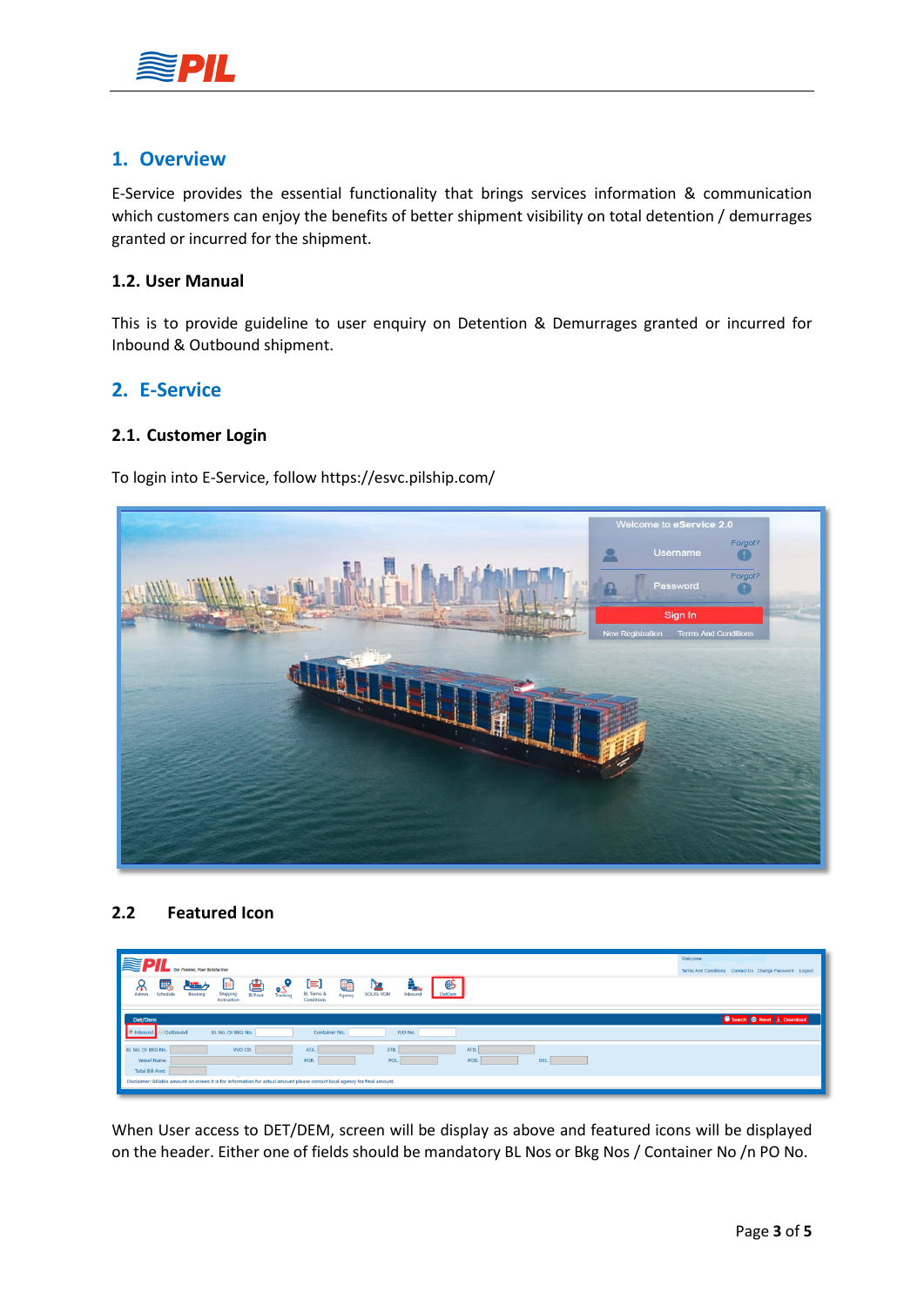



There will be validation check when User selects option on Inbound and Outbound. A) Inbound - System will validate that User is valid shipment's Consignee or Notify Party. B) Outbound - System will validate that User is valid shipment's Shipper or Forwarder. No validation check if User is the shipment's Contract Party.



There will be pop up message to inform User that if there is no Inbound/ Outbound Shipment for the User.

#### <span id="page-3-0"></span>**2.3 Parameter Search**

<span id="page-3-1"></span>This is the Search Parameters which explains the detail of each field.

| SEQ.           | <b>PARAMETER NAME</b> | <b>DESCRIPTIONS</b>                      |
|----------------|-----------------------|------------------------------------------|
| $\mathbf{1}$   | B/L NO or BKG NOS     | Bill of Landing Number or Booking Number |
| $\overline{2}$ | Container NO          | <b>Container Number</b>                  |
| 3              | P/O NO                | <b>PO Number</b>                         |
| 4              | VVD CD                | Vessel Voyage                            |
| 5              | <b>Vessel Name</b>    | <b>Vessel Name</b>                       |
| 6              | ATA                   | <b>Actual Vessel Arrival</b>             |
| 7              | ATB                   | <b>Actual Vessel Berth</b>               |
| 8              | <b>ATD</b>            | <b>Actual Vessel Departure</b>           |
| 9              | <b>POR</b>            | Place of Receipt                         |
| 10             | <b>POL</b>            | Port of Loading                          |
| 11             | <b>POD</b>            | Port of Discharge                        |
| 12             | <b>DEL</b>            | Place of Delivery                        |
| 13             | <b>Total Bill AMT</b> | <b>Total of Billable Amount</b>          |

User may provide the required search criteria and click **C** search

Search results will be displayed based on the provided search criteria.